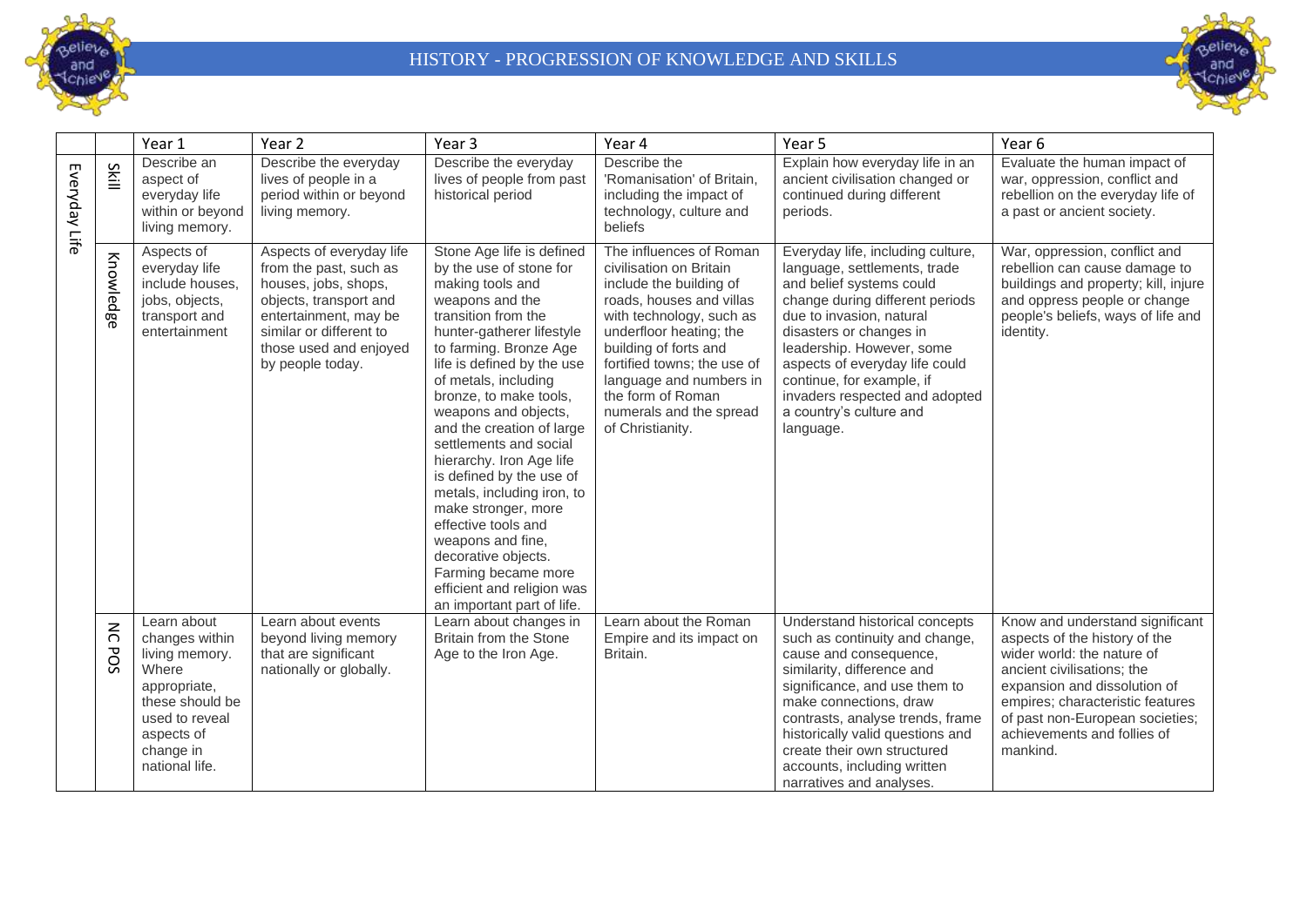



|                   | Year 1       | Year 2       | Year 3                                                                                                                                                                                                                                                                                                | Year 4                                                                                                                                                                                                                                                                                                   | Year 5                                                                                                                                                                                                                                                                         | Year 6                                                                                                                                                                                                                                                                                                                           |
|-------------------|--------------|--------------|-------------------------------------------------------------------------------------------------------------------------------------------------------------------------------------------------------------------------------------------------------------------------------------------------------|----------------------------------------------------------------------------------------------------------------------------------------------------------------------------------------------------------------------------------------------------------------------------------------------------------|--------------------------------------------------------------------------------------------------------------------------------------------------------------------------------------------------------------------------------------------------------------------------------|----------------------------------------------------------------------------------------------------------------------------------------------------------------------------------------------------------------------------------------------------------------------------------------------------------------------------------|
| Skill             | $\mathsf{X}$ | $\mathsf{X}$ | Describe the<br>achievements and<br>influence of the ancient<br>Greeks on the wider<br>world.                                                                                                                                                                                                         | Create an in-depth study<br>of the characteristics and<br>importance of a past or<br>ancient civilisation or<br>society (people,<br>architecture, religion,<br>culture, art, politics,<br>hierarchy).                                                                                                    | Study a feature of a past<br>civilisation or society.                                                                                                                                                                                                                          | Create an in-depth study of the<br>characteristics and importance<br>of a past or ancient civilisation or<br>society (people, culture, art,<br>politics, hierarchy).                                                                                                                                                             |
| Knowledge         | $\mathsf{X}$ | $\mathsf{X}$ | The achievements and<br>influences of the ancient<br>Greeks on the wider<br>world include the<br>English alphabet and<br>language; democracy,<br>including trial by jury;<br>sport and the Olympic<br>Games; the subjects of<br>mathematics, science,<br>philosophy, art,<br>architecture and theatre | The characteristics of the<br>earliest civilisations<br>include cities,<br>government, language,<br>writing, customs,<br>numerical systems,<br>calendars, architecture,<br>art, religion, inventions<br>and social structures, all<br>of which have influenced<br>the world over the last<br>5000 years. | The characteristics of past<br>civilisations include cities, rule<br>and government, forms of<br>writing, numerical systems,<br>calendars, architecture, art,<br>religion, inventions and set<br>social structures.                                                            | The characteristics of the<br>earliest civilisations include<br>cities, governments, forms of<br>writing, numerical systems,<br>calendars, architecture, art,<br>religion, inventions and social<br>structures, many of which have<br>influenced the world over the<br>last 5000 years and can still be<br>seen in society today |
| $\lesssim$<br>POS | $\mathsf{X}$ | $\mathsf{x}$ | Learn about Ancient<br>Greece - a study of<br>Greek life and<br>achievements and their<br>influence on the western<br>world                                                                                                                                                                           | Learn about a non-<br>European society that<br>provides contrasts with<br>British history - one study<br>chosen from: early<br>Islamic civilization,<br>including a study of<br>Baghdad c. AD 900;<br>Mayan civilization c. AD<br>900; Benin (West Africa)<br>c. AD 900-1300.                            | Know and understand<br>significant aspects of the history<br>of the wider world: the nature of<br>ancient civilisations; the<br>expansion and dissolution of<br>empires; characteristic features<br>of past non-European societies;<br>achievements and follies of<br>mankind. | Learn about a non-European<br>society that provides contrasts<br>with British history - one study<br>chosen from: early Islamic<br>civilization, including a study of<br>Baghdad c. AD 900; Mayan<br>civilization c. AD 900; Benin<br>(West Africa) c. AD 900-1300.                                                              |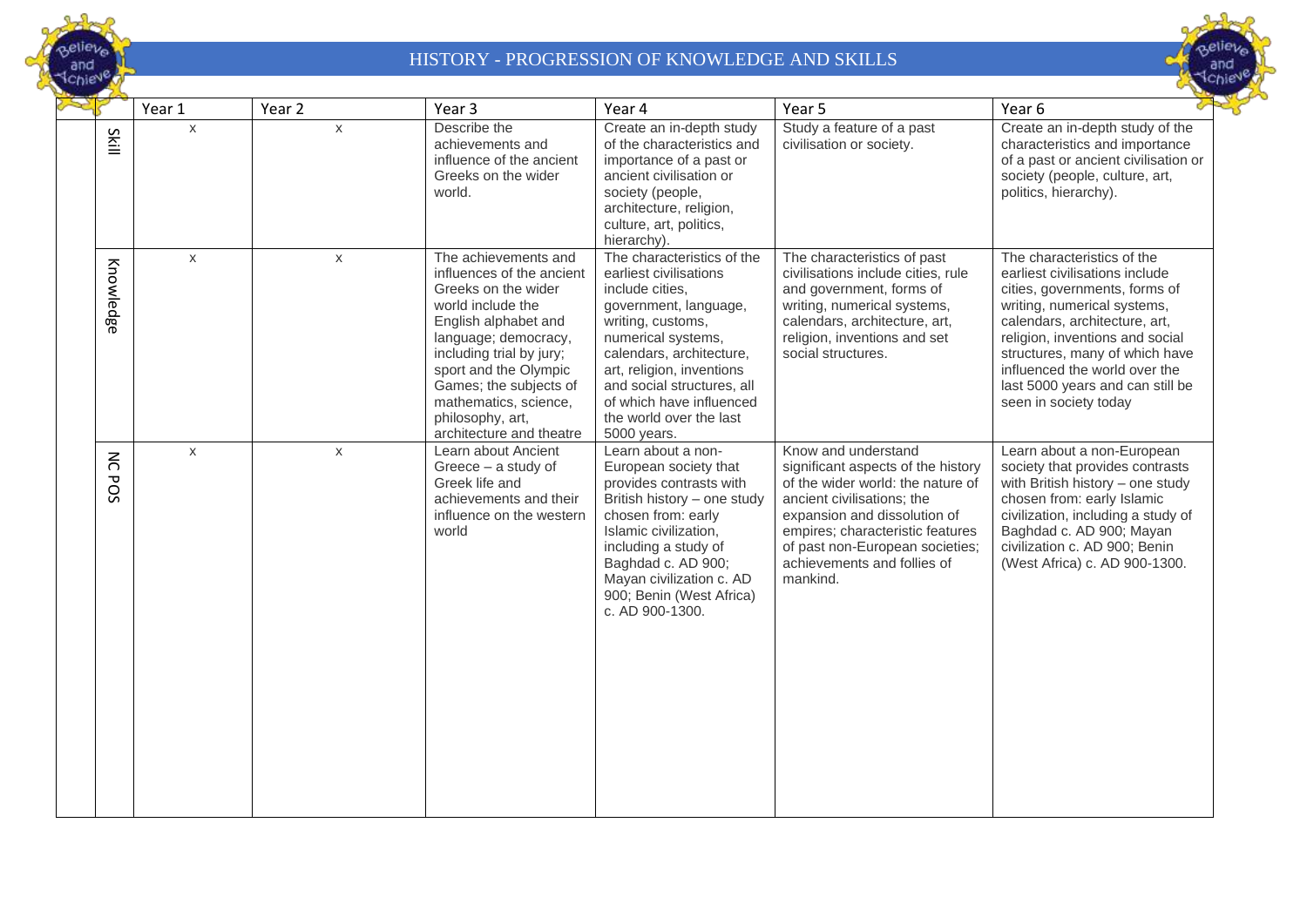



|                        |                    | Year 1                                                                                                                                                                | Year <sub>2</sub>                                                                                                                                                                                                                                     | Year 3                                                                                                                                                                                                                                                                                                                                                               | Year 4                                                                                                                                                                                                                                                                                                                                                         | Year 5                                                                                                                                                                                                                                       | Year 6                                                                                                                                                                                                                                                                                                                                                                                                                 |
|------------------------|--------------------|-----------------------------------------------------------------------------------------------------------------------------------------------------------------------|-------------------------------------------------------------------------------------------------------------------------------------------------------------------------------------------------------------------------------------------------------|----------------------------------------------------------------------------------------------------------------------------------------------------------------------------------------------------------------------------------------------------------------------------------------------------------------------------------------------------------------------|----------------------------------------------------------------------------------------------------------------------------------------------------------------------------------------------------------------------------------------------------------------------------------------------------------------------------------------------------------------|----------------------------------------------------------------------------------------------------------------------------------------------------------------------------------------------------------------------------------------------|------------------------------------------------------------------------------------------------------------------------------------------------------------------------------------------------------------------------------------------------------------------------------------------------------------------------------------------------------------------------------------------------------------------------|
|                        | Skill              | Create stories,<br>pictures,<br>independent<br>writing and role<br>play about<br>historical<br>events, people<br>and periods.                                         | <b>Present historical</b><br>information in a simple<br>non-chronological report,<br>independent writing,<br>chart, structural model,<br>fact file, quiz, story or<br>biography.                                                                      | Make choices about the<br>best ways to present<br>historical accounts and<br>information.                                                                                                                                                                                                                                                                            | Present a thoughtful<br>selection of relevant<br>information in a historical<br>report, fictional narrative,<br>in-depth study or by<br>answering a range of<br>historical questions.                                                                                                                                                                          | Explore the validity of a range of<br>historical reports and use books,<br>technology and other sources to<br>check accuracy.                                                                                                                | Think critically, weigh evidence,<br>sift arguments and present a<br>perspective on an aspect of<br>historical importance.                                                                                                                                                                                                                                                                                             |
| Report and<br>Conclude | Knowledge          | Stories, pictures<br>and role play<br>are used to help<br>people learn<br>about the past.<br>understand key<br>events and<br>empathise with<br>historical<br>figures. | <b>Historical information</b><br>can be presented in a<br>variety of ways. For<br>example, in a non-<br>chronological report,<br>information about a<br>historical topic is<br>presented without<br>organising it into<br>chronological order.        | <b>Historical information</b><br>can be presented as a<br>narrative, non-<br>chronological report, fact<br>file, timeline, description,<br>reconstruction or<br>presentation.                                                                                                                                                                                        | Relevant historical<br>information can be<br>presented as written<br>texts, tables, diagrams,<br>captions and lists.                                                                                                                                                                                                                                           | Sources of historical information<br>can have varying degrees of<br>accuracy, depending on who<br>wrote them, when they were<br>written and the perspective of<br>the writer.                                                                | Sources of historical information<br>should be read critically to prove<br>or disprove a historically valid<br>idea by setting the report into the<br>historical context in which it was<br>written, understanding the<br>background and ideologies of<br>the writer or creator and knowing<br>if the source was written at the<br>time of the event (primary<br>evidence) or after the event<br>(secondary evidence). |
|                        | $\leq$<br>᠊ᢦ<br>SS | Learn about<br>significant<br>historical<br>events, people<br>and places in<br>their own<br>locality.                                                                 | Understand the methods<br>of historical enquiry,<br>including how evidence<br>is used rigorously to<br>make historical claims,<br>and discern how and<br>why contrasting<br>arguments and<br>interpretations of the<br>past have been<br>constructed. | Understand historical<br>concepts such as<br>continuity and change,<br>cause and<br>consequence, similarity,<br>difference and<br>significance, and use<br>them to make<br>connections, draw<br>contrasts, analyse<br>trends, frame historically<br>valid questions and<br>create their own<br>structured accounts,<br>including written<br>narratives and analyses. | Understand historical<br>concepts such as<br>continuity and change,<br>cause and consequence,<br>similarity, difference and<br>significance, and use<br>them to make<br>connections, draw<br>contrasts, analyse trends,<br>frame historically valid<br>questions and create their<br>own structured accounts.<br>including written<br>narratives and analyses. | Understand the methods of<br>historical enquiry, including how<br>evidence is used rigorously to<br>make historical claims, and<br>discern how and why<br>contrasting arguments and<br>interpretations of the past have<br>been constructed. | Understand the methods of<br>historical enquiry, including how<br>evidence is used rigorously to<br>make historical claims, and<br>discern how and why contrasting<br>arguments and interpretations of<br>the past have been constructed.                                                                                                                                                                              |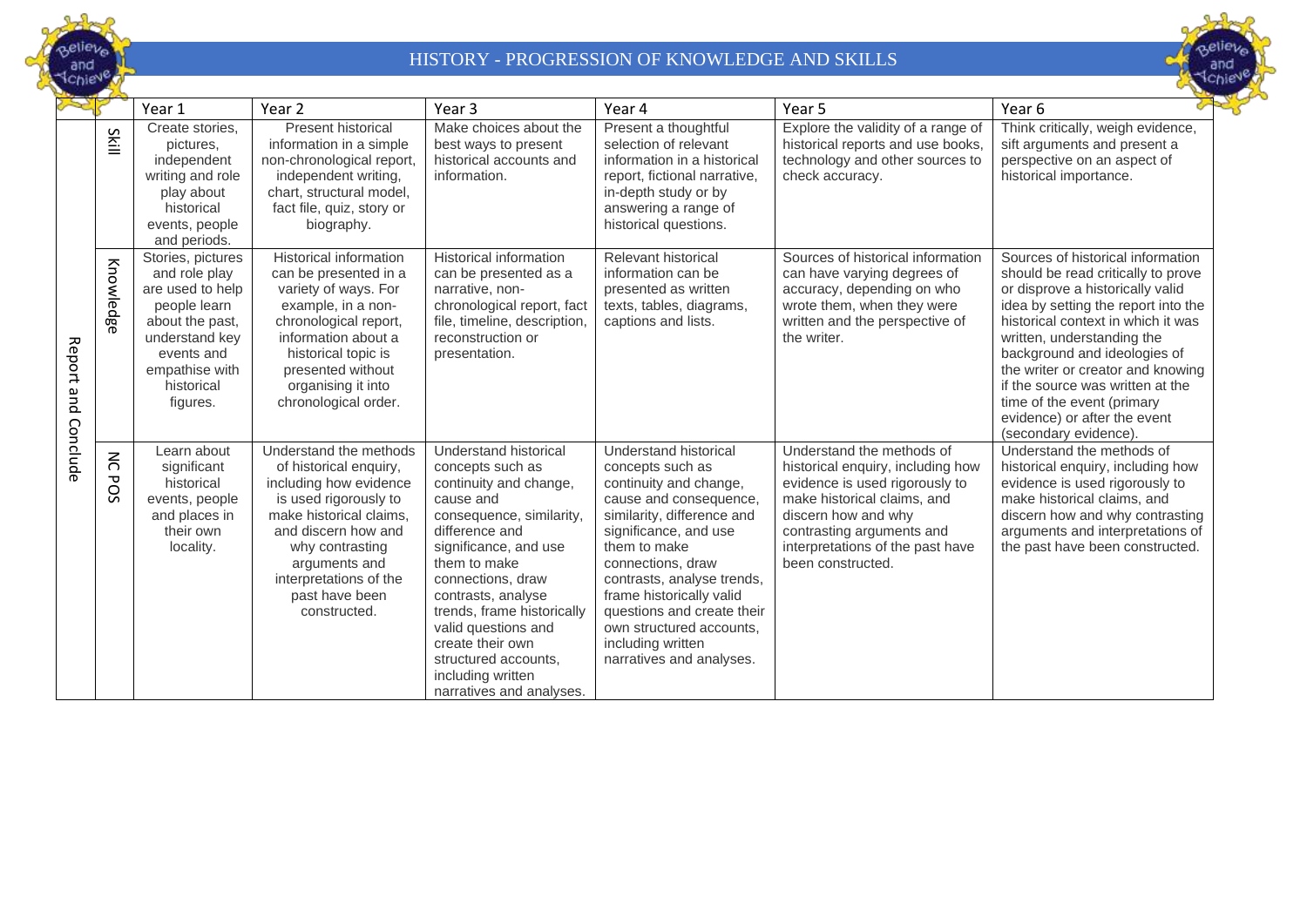



|               |                      | Year 1                                                                                                                                                                                                                                                                                                                                                                              | Year 2                                                                                                                                                                                                                                                                                                                                                            | Year 3                                                                                                                                                                                                                                                                                                                                                               | Year 4                                                                                                                                                 | Year 5                                                                                                                                                                   | Year 6                                                                                                                                                                                           |
|---------------|----------------------|-------------------------------------------------------------------------------------------------------------------------------------------------------------------------------------------------------------------------------------------------------------------------------------------------------------------------------------------------------------------------------------|-------------------------------------------------------------------------------------------------------------------------------------------------------------------------------------------------------------------------------------------------------------------------------------------------------------------------------------------------------------------|----------------------------------------------------------------------------------------------------------------------------------------------------------------------------------------------------------------------------------------------------------------------------------------------------------------------------------------------------------------------|--------------------------------------------------------------------------------------------------------------------------------------------------------|--------------------------------------------------------------------------------------------------------------------------------------------------------------------------|--------------------------------------------------------------------------------------------------------------------------------------------------------------------------------------------------|
| Communication | Skill                | Use common<br>words and<br>phrases relating<br>to the passing of<br>time to<br>communicate<br>ideas and<br>observations<br>(here, now, then,<br>yesterday, last<br>week, last year,<br>years ago and a<br>long time ago).                                                                                                                                                           | Use the historical terms<br>year, decade and<br>century.                                                                                                                                                                                                                                                                                                          | Use historical terms to<br>describe different<br>periods of time.                                                                                                                                                                                                                                                                                                    | Use more complex<br>historical terms to explain<br>and present historical<br>information.                                                              | Articulate and organise<br>important information and<br>detailed historical accounts<br>using topic related vocabulary.                                                  | Use abstract terms to express<br>historical ideas and information.                                                                                                                               |
|               | Knowledg<br>൹        | Common words<br>and phrases, such<br>as here, now,<br>then, yesterday,<br>last week, last<br>year, years ago<br>and a long time<br>ago, can be used<br>to describe the<br>passing of time.                                                                                                                                                                                          | A year is 365 days and a<br>leap year is 366 days. A<br>decade is 10 years. A<br>century is 100 years.                                                                                                                                                                                                                                                            | Historical terms to<br>describe periods of time<br>include decade, century,<br>millennia, era, AD, CE,<br>BC and BCE.                                                                                                                                                                                                                                                | Historical terms include<br>abstract nouns, such as<br>invasion and monarchy.                                                                          | Historical terms include topic<br>related vocabulary, which may<br>include abstract nouns, such as<br>peasantry, civilisation, treason,<br>empire, rebellion and revolt. | Abstract terms include nouns,<br>such as empire, civilisation,<br>parliament, peasantry,<br>conquest, continuity, discovery,<br>interpretation, invasion, nation,<br>significance and sacrifice. |
|               | $\leq$<br><b>POS</b> | Understand<br>historical<br>concepts such as<br>continuity and<br>change, cause<br>and consequence.<br>similarity.<br>difference and<br>significance, and<br>use them to make<br>connections, draw<br>contrasts, analyse<br>trends, frame<br>historically valid<br>questions and<br>create their own<br>structured<br>accounts,<br>including written<br>narratives and<br>analyses. | Understand historical<br>concepts such as<br>continuity and change,<br>cause and consequence,<br>similarity, difference and<br>significance, and use<br>them to make<br>connections, draw<br>contrasts, analyse<br>trends, frame historically<br>valid questions and<br>create their own<br>structured accounts,<br>including written<br>narratives and analyses. | Understand historical<br>concepts such as<br>continuity and change,<br>cause and<br>consequence, similarity,<br>difference and<br>significance, and use<br>them to make<br>connections, draw<br>contrasts, analyse<br>trends, frame historically<br>valid questions and<br>create their own<br>structured accounts,<br>including written<br>narratives and analyses. | Gain and deploy a<br>historically grounded<br>understanding of abstract<br>terms such as 'empire',<br>'civilisation', 'parliament'<br>and 'peasantry'. | Gain and deploy a historically<br>grounded understanding of<br>abstract terms such as 'empire',<br>'civilisation', 'parliament' and<br>'peasantry'.                      | Gain and deploy a historically<br>grounded understanding of<br>abstract terms such as 'empire',<br>'civilisation', 'parliament' and<br>'peasantry'.                                              |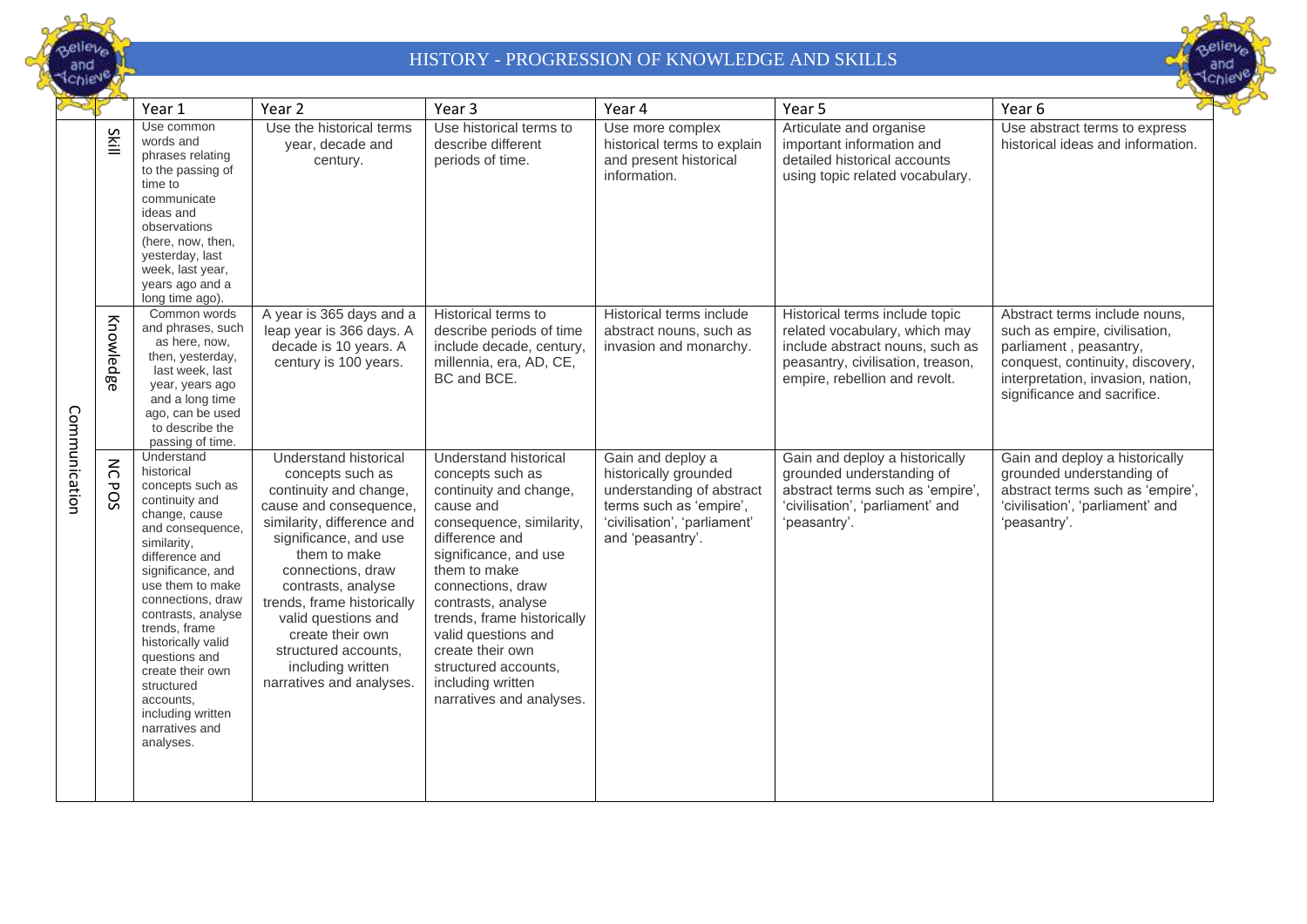



|                         |                   | Year 1                                                                                                                                                                                                                                                                  | Year 2                                                                                                                                                                                                                                                | Year <sub>3</sub>                                                                                                                                                                                                                                        | Year 4                                                                                                                                                                                                                                                                                                                                                                      | Year 5                                                                                                                                                                                                                                       | Year 6                                                                                                                                                                                                                                                                                                                                                         |
|-------------------------|-------------------|-------------------------------------------------------------------------------------------------------------------------------------------------------------------------------------------------------------------------------------------------------------------------|-------------------------------------------------------------------------------------------------------------------------------------------------------------------------------------------------------------------------------------------------------|----------------------------------------------------------------------------------------------------------------------------------------------------------------------------------------------------------------------------------------------------------|-----------------------------------------------------------------------------------------------------------------------------------------------------------------------------------------------------------------------------------------------------------------------------------------------------------------------------------------------------------------------------|----------------------------------------------------------------------------------------------------------------------------------------------------------------------------------------------------------------------------------------------|----------------------------------------------------------------------------------------------------------------------------------------------------------------------------------------------------------------------------------------------------------------------------------------------------------------------------------------------------------------|
|                         | Skill             | Use a range of<br>historical<br>artefacts to find<br>out about the<br>past.                                                                                                                                                                                             | Examine an artefact and<br>suggest what it is, where<br>it is from, when and why<br>it was made and who<br>owned it.                                                                                                                                  | Make deductions and<br>draw conclusions about<br>the reliability of a<br>historical source or<br>artefact.                                                                                                                                               | Explain how the design,<br>decoration and materials<br>used to make an artefact<br>can provide evidence of<br>the wealth, power and<br>status of the object's<br>owner.                                                                                                                                                                                                     | Use a range of historical<br>sources or artefacts to build a<br>picture of a historical event or<br>person.                                                                                                                                  | Ask perceptive questions to<br>evaluate an artefact or historical<br>source.                                                                                                                                                                                                                                                                                   |
| Artefacts and Resources | Knowledge         | Historical<br>artefacts are<br>objects that<br>were made and<br>used in the<br>past. The shape<br>and material of<br>the object can<br>give clues about<br>when and how it<br>was made and<br>used.                                                                     | Artefacts are objects and<br>things made by people<br>rather than natural<br>objects. They provide<br>evidence about the past.<br>Examples include coins,<br>buildings, written texts or<br>ruins.                                                    | Interviews, diaries,<br>letters, journals,<br>speeches,<br>autobiographies,<br>artefacts, photographs<br>and witness statements<br>are historical source<br>materials. However,<br>some historical source<br>materials are more<br>reliable than others. | Historical artefacts can<br>reveal much about the<br>object's use or owner. For<br>example, highly<br>decorated artefacts made<br>of precious materials and<br>created by highly skilled<br>craftsmen suggest the<br>owner was wealthy and<br>important, whereas<br>simple objects made of<br>readily available materials<br>suggest the owner was<br>poor and unimportant. | Using a range of historical<br>sources and artefacts can<br>reveal a clearer and more<br>accurate picture about a<br>historical event or person.                                                                                             | Questions can be used to<br>evaluate the usefulness of a<br>historical source. Examples<br>include 'Who created the<br>source? Why was the source<br>created? Does the source<br>contain any bias? When was the<br>source created? Is the source<br>similar to others made at the<br>same time? Does the source<br>contain any information that is<br>untrue?' |
|                         | $\lesssim$<br>POS | Understand the<br>methods of<br>historical<br>enquiry,<br>including how<br>evidence is<br>used rigorously<br>to make<br>historical<br>claims, and<br>discern how and<br>why contrasting<br>arguments and<br>interpretations<br>of the past have<br>been<br>constructed. | Understand the methods<br>of historical enquiry,<br>including how evidence<br>is used rigorously to<br>make historical claims,<br>and discern how and<br>why contrasting<br>arguments and<br>interpretations of the<br>past have been<br>constructed. | Understand the methods<br>of historical enquiry,<br>including how evidence<br>is used rigorously to<br>make historical claims,<br>and discern how and<br>why contrasting<br>arguments and<br>interpretations of the<br>past have been<br>constructed.    | Understand the methods<br>of historical enquiry,<br>including how evidence is<br>used rigorously to make<br>historical claims, and<br>discern how and why<br>contrasting arguments<br>and interpretations of the<br>past have been<br>constructed.                                                                                                                          | Understand the methods of<br>historical enquiry, including how<br>evidence is used rigorously to<br>make historical claims, and<br>discern how and why<br>contrasting arguments and<br>interpretations of the past have<br>been constructed. | Understand the methods of<br>historical enquiry, including how<br>evidence is used rigorously to<br>make historical claims, and<br>discern how and why contrasting<br>arguments and interpretations of<br>the past have been constructed.                                                                                                                      |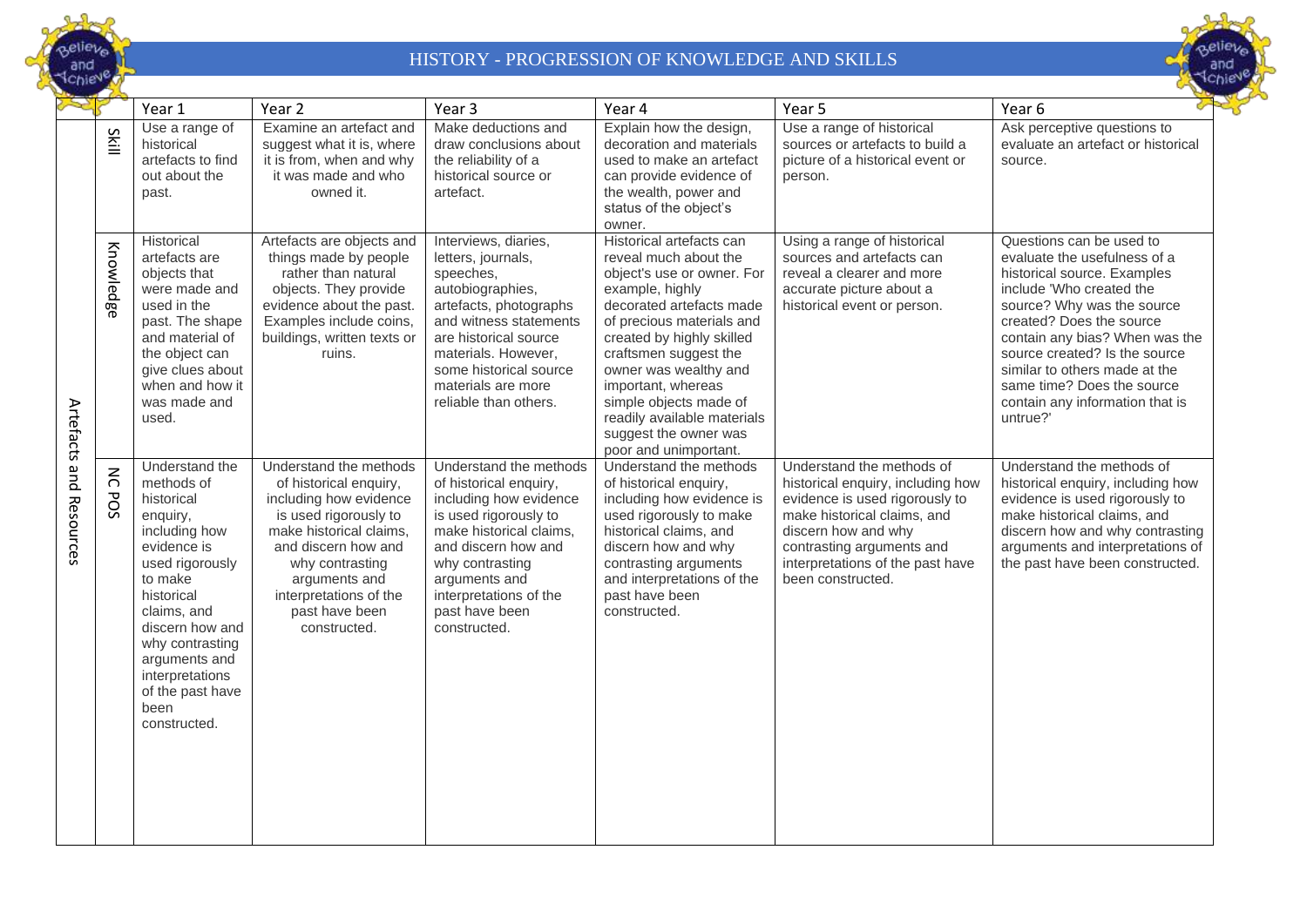



|               |                      | Year 1                                                                                                                                                                                                 | Year 2                                                                                                                                                                    | Year 3                                                                                                                                                                                                                                                                                                                       | Year 4                                                                                                                                                                                                                                                                                                                                  | Year 5                                                                                                                                                                                                                                                                                                                                          | Year 6                                                                                                                                                                                                                                                                                                                                                                   |
|---------------|----------------------|--------------------------------------------------------------------------------------------------------------------------------------------------------------------------------------------------------|---------------------------------------------------------------------------------------------------------------------------------------------------------------------------|------------------------------------------------------------------------------------------------------------------------------------------------------------------------------------------------------------------------------------------------------------------------------------------------------------------------------|-----------------------------------------------------------------------------------------------------------------------------------------------------------------------------------------------------------------------------------------------------------------------------------------------------------------------------------------|-------------------------------------------------------------------------------------------------------------------------------------------------------------------------------------------------------------------------------------------------------------------------------------------------------------------------------------------------|--------------------------------------------------------------------------------------------------------------------------------------------------------------------------------------------------------------------------------------------------------------------------------------------------------------------------------------------------------------------------|
| Local History | Skill                | Describe<br>important<br>events in the<br>school's history.                                                                                                                                            | Describe, in simple<br>terms, the importance of<br>local events, people and<br>places.                                                                                    | Analyse a range of<br>historical information to<br>explain how a national<br>or international event<br>has impacted the<br>locality.                                                                                                                                                                                         | Describe and explain the<br>impact of a past society<br>on a local settlement or<br>community.                                                                                                                                                                                                                                          | Investigate an aspect of history<br>or a site dating from beyond<br>1066 that is significant in the<br>locality.                                                                                                                                                                                                                                | Present an in-depth study of a<br>local town or city, suggesting<br>how to source the required<br>information.                                                                                                                                                                                                                                                           |
|               | Knowledge            | Important<br>events in the<br>school's history<br>could include<br>the opening of<br>the school, the<br>arrival of new<br>teachers.<br>special visitors<br>and significant<br>changes to<br>buildings. | Commemorative<br>buildings, monuments,<br>newspapers and<br>photographs tell us<br>about significant people,<br>events and places in our<br>local community's<br>history. | National and<br>international historical<br>events, such as wars,<br>invasions, disease, the<br>invention of new<br>technologies and<br>changes in leadership,<br>can have a positive or<br>negative impact on a<br>locality and can shape<br>the beliefs, identity,<br>settlement and culture of<br>people in the locality. | A past event or society<br>can impact a local<br>settlement in several<br>ways, including the layout<br>and use of land in the<br>settlement; changes to<br>the number of people who<br>lived or worked there over<br>time; the creation of<br>human features, such as<br>canals, castles or<br>factories; place names<br>and language. | Aspects of British history and<br>related sites that may have local<br>significance include, the<br>Norman invasion (Norman<br>castles and settlements), Black<br>Death of 1346-1353 (plague<br>pits), the Wars of the Roses<br>(battlefields) and the Industrial<br>Revolution (coal mines,<br>factories, mill sites, railways and<br>canals). | Sources of information for a<br>study of a local town or city<br>include primary sources, such as<br>letters, diaries, official<br>documents, artefacts and<br>buildings that were created at<br>the time of specific events, and<br>secondary sources, such as<br>memorial and commemorative<br>plaques, information books and<br>research produced after the<br>event. |
|               | $\leq$<br><b>POS</b> | Learn about<br>significant<br>historical<br>events, people<br>and places in<br>their own<br>locality.                                                                                                  | Learn about significant<br>historical events, people<br>and places in their own<br>locality.                                                                              | Conduct a local history<br>study.                                                                                                                                                                                                                                                                                            | Conduct a local history<br>study.                                                                                                                                                                                                                                                                                                       | Conduct a local history study.                                                                                                                                                                                                                                                                                                                  | Conduct a local history study.                                                                                                                                                                                                                                                                                                                                           |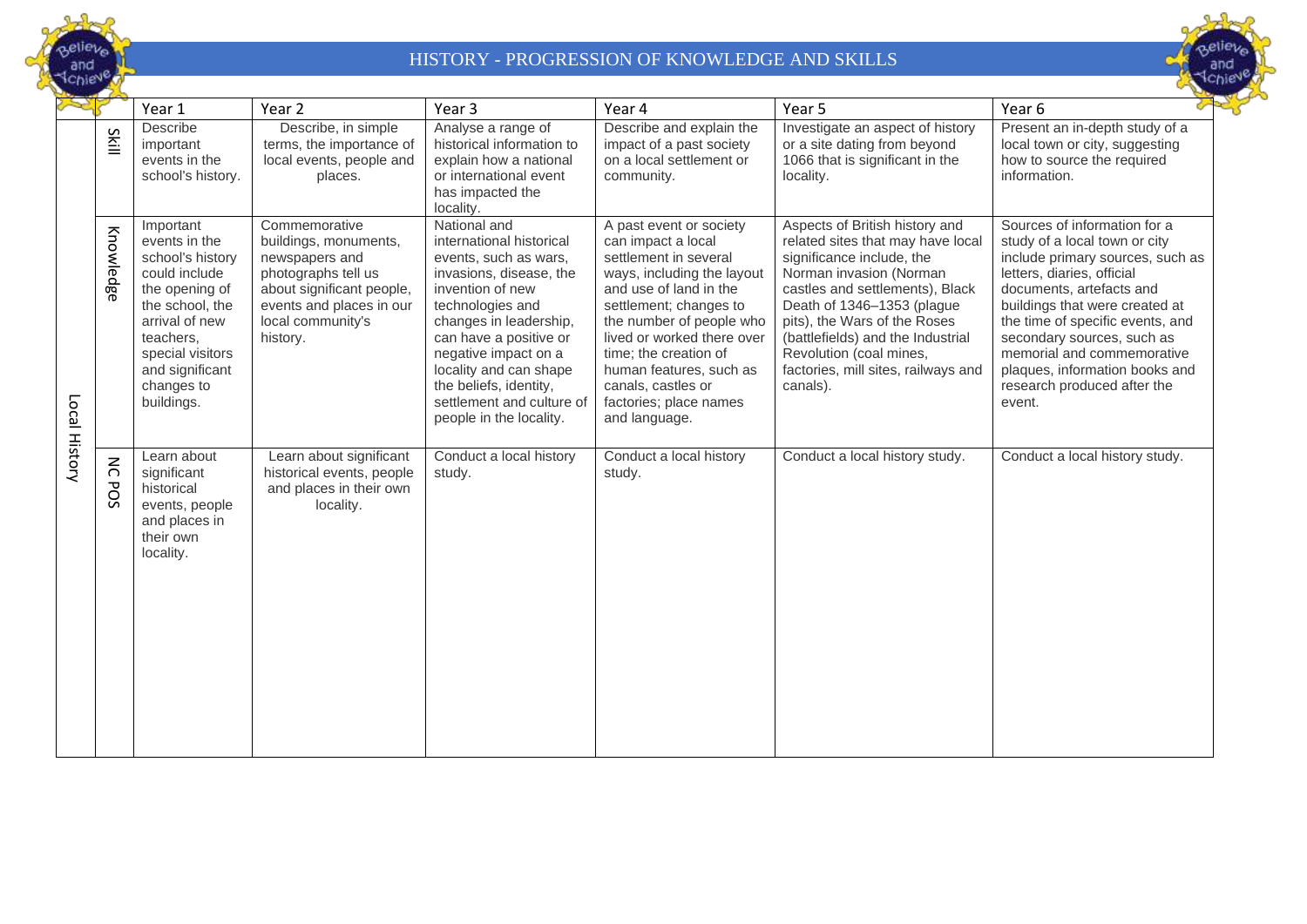



|                 |                      | Year 1                                                                                                                                                     | Year <sub>2</sub>                                                                                                                                                                                                          | Year 3                                                                                                                                                                                                                                                                                                                                                               | Year 4                                                                                                                                                                                                                                                                                                                                                         | Year 5                                                                                                                                                                                                                                                                                                                                                | Year 6                                                                                                                                                                                                                                                                                                                                                 |
|-----------------|----------------------|------------------------------------------------------------------------------------------------------------------------------------------------------------|----------------------------------------------------------------------------------------------------------------------------------------------------------------------------------------------------------------------------|----------------------------------------------------------------------------------------------------------------------------------------------------------------------------------------------------------------------------------------------------------------------------------------------------------------------------------------------------------------------|----------------------------------------------------------------------------------------------------------------------------------------------------------------------------------------------------------------------------------------------------------------------------------------------------------------------------------------------------------------|-------------------------------------------------------------------------------------------------------------------------------------------------------------------------------------------------------------------------------------------------------------------------------------------------------------------------------------------------------|--------------------------------------------------------------------------------------------------------------------------------------------------------------------------------------------------------------------------------------------------------------------------------------------------------------------------------------------------------|
|                 | Skill                | Identify<br>similarities and<br>differences<br>between ways<br>of life within or<br>beyond living<br>memory.                                               | Describe what it was like<br>to live in a different<br>period.                                                                                                                                                             | Explain the similarities<br>and differences between<br>two periods of history.                                                                                                                                                                                                                                                                                       | Compare and contrast<br>two civilisations.                                                                                                                                                                                                                                                                                                                     | Compare and contrast an<br>aspect of history across two or<br>more periods studied.                                                                                                                                                                                                                                                                   | Compare and contrast<br>leadership, belief, lifestyle or<br>significant events across a range<br>of time periods.                                                                                                                                                                                                                                      |
| Compare         | Knowledge            | Identifying<br>similarities and<br>differences<br>helps us to<br>make<br>comparisons<br>between life<br>now and in the<br>past.                            | A historical period is an<br>era or a passage of time<br>that happened in the<br>past. For example,<br>Victorian Britain is a<br>period in British history.                                                                | Throughout history,<br>common areas of<br>human concern include<br>the need for food.<br>survival, shelter and<br>warmth; the<br>accumulation of power<br>and wealth and the<br>development of<br>technology.                                                                                                                                                        | Characteristics of a<br>civilisation include cities,<br>government or<br>leadership, forms of<br>writing, numerical<br>systems, calendars,<br>architecture, art, religion,<br>inventions and social<br>structures. The form<br>these characteristics take<br>can be similar or<br>contrasting across<br>different civilisations.                               | Aspects of history that can be<br>compared and contrasted<br>include rulers and monarchs,<br>everyday life, homes and work,<br>technology and innovation.                                                                                                                                                                                             | Common aspects of history,<br>such as leadership, belief,<br>lifestyle and significant events,<br>are features of different historical<br>time periods. Many of these<br>threads have features in<br>common, such as the invasion of<br>a country by a leader and an<br>army, but may also have<br>differences, such as the success<br>of an invasion. |
| pue<br>Contrast | $\leq$<br><b>POS</b> | Learn about<br>changes within<br>living memory.<br>Where<br>appropriate,<br>these should be<br>used to reveal<br>aspects of<br>change in<br>national life. | Learn about the lives of<br>significant individuals in<br>the past who have<br>contributed to national<br>and international<br>achievements, Some<br>should be used to<br>compare aspects of life<br>in different periods. | Understand historical<br>concepts such as<br>continuity and change,<br>cause and<br>consequence, similarity,<br>difference and<br>significance, and use<br>them to make<br>connections, draw<br>contrasts, analyse<br>trends, frame historically<br>valid questions and<br>create their own<br>structured accounts,<br>including written<br>narratives and analyses. | Understand historical<br>concepts such as<br>continuity and change,<br>cause and consequence,<br>similarity, difference and<br>significance, and use<br>them to make<br>connections, draw<br>contrasts, analyse trends,<br>frame historically valid<br>questions and create their<br>own structured accounts,<br>including written<br>narratives and analyses. | Understand historical concepts<br>such as continuity and change,<br>cause and consequence,<br>similarity, difference and<br>significance, and use them to<br>make connections, draw<br>contrasts, analyse trends, frame<br>historically valid questions and<br>create their own structured<br>accounts, including written<br>narratives and analyses. | Understand historical concepts<br>such as continuity and change,<br>cause and consequence,<br>similarity, difference and<br>significance, and use them to<br>make connections, draw<br>contrasts, analyse trends, frame<br>historically valid questions and<br>create their own structured<br>accounts, including written<br>narratives and analyses.  |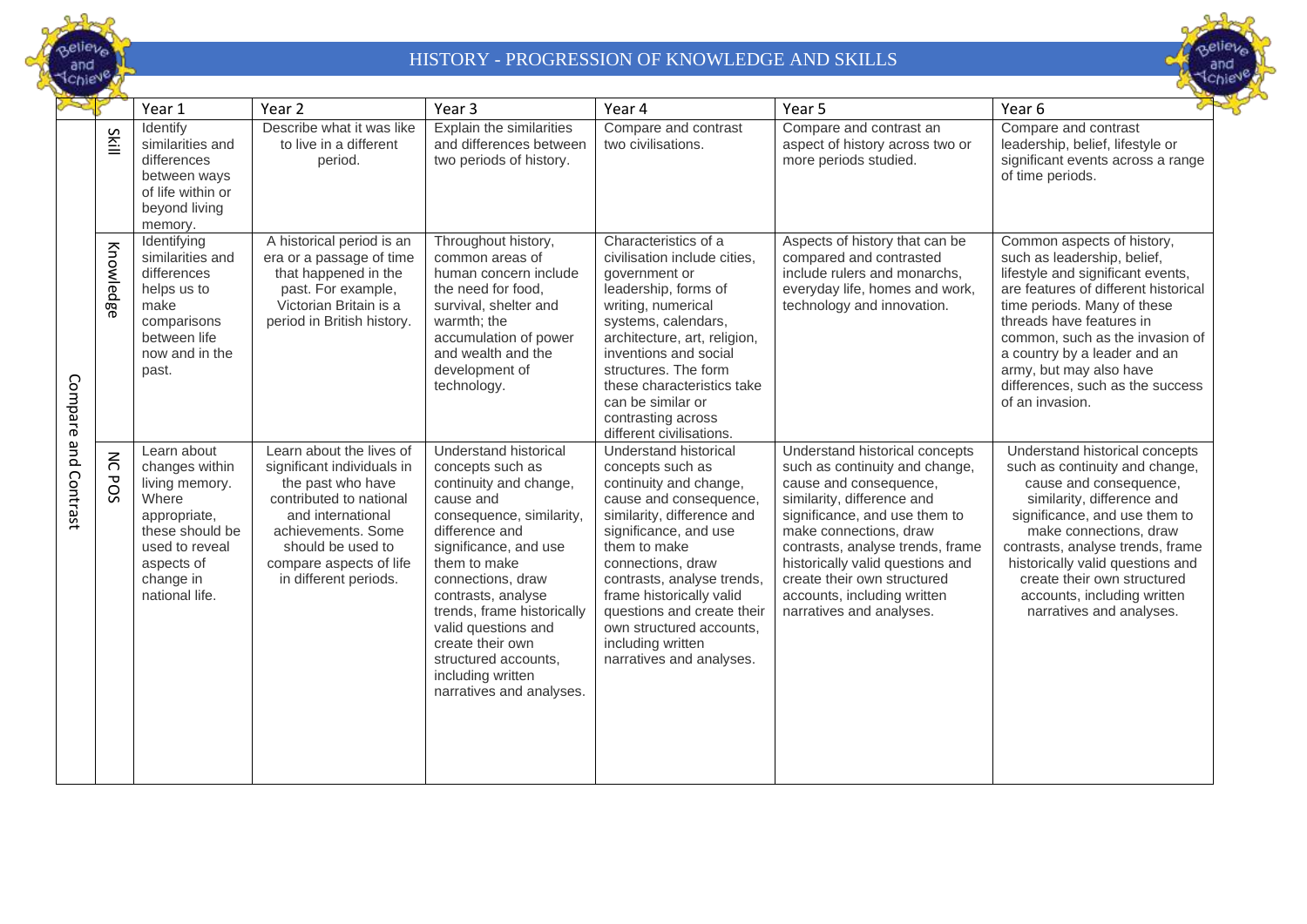



|                    |                      | Year 1                                                                                                                                                                                                                                                                                         | Year <sub>2</sub>                                                                                                                                                                                                                                           | Year <sub>3</sub>                                                                                                                                                                                                                                                                                                                                                           | Year 4                                                                                                                                                                                                                                                                                                                                                                                                                                                                                                    | Year <sub>5</sub>                                                                                                                                                                                                                                                              | Year 6                                                                                                                                                                                                                                                                                                                                                |
|--------------------|----------------------|------------------------------------------------------------------------------------------------------------------------------------------------------------------------------------------------------------------------------------------------------------------------------------------------|-------------------------------------------------------------------------------------------------------------------------------------------------------------------------------------------------------------------------------------------------------------|-----------------------------------------------------------------------------------------------------------------------------------------------------------------------------------------------------------------------------------------------------------------------------------------------------------------------------------------------------------------------------|-----------------------------------------------------------------------------------------------------------------------------------------------------------------------------------------------------------------------------------------------------------------------------------------------------------------------------------------------------------------------------------------------------------------------------------------------------------------------------------------------------------|--------------------------------------------------------------------------------------------------------------------------------------------------------------------------------------------------------------------------------------------------------------------------------|-------------------------------------------------------------------------------------------------------------------------------------------------------------------------------------------------------------------------------------------------------------------------------------------------------------------------------------------------------|
|                    | Skill                | Identify some<br>key features of<br>a significant<br>historical event<br>beyond living<br>memory.                                                                                                                                                                                              | Explain why an event<br>from the past is<br>significant.                                                                                                                                                                                                    | Explain the cause and<br>effect of a significant<br>historical event.                                                                                                                                                                                                                                                                                                       | Explain in detail the<br>multiple causes and<br>effects of significant<br>events.                                                                                                                                                                                                                                                                                                                                                                                                                         | Explain why an aspect of world<br>history is significant.                                                                                                                                                                                                                      | Present a detailed historical<br>narrative about a significant<br>global event.                                                                                                                                                                                                                                                                       |
| Significant Events | Knowledge            | Significant<br>historical events<br>include those<br>that cause great<br>change for large<br>numbers of<br>people. Key<br>features of<br>significant<br>historical events<br>include the date<br>it happened, the<br>people and<br>places involved<br>and the<br>consequences<br>of the event. | Significant events affect<br>the lives of many people<br>over a long period of<br>time and are sometimes<br>commemorated. For<br>example, Armistice Day<br>is commemorated every<br>year on 11th November<br>to remember the end of<br>the First World War. | The causes of a<br>significant event are the<br>things that make the<br>event happen and<br>directly lead up to the<br>event. The<br>consequences of a<br>significant event happen<br>after the event and can<br>be short-term, such as<br>people being killed in a<br>battle, or long-term,<br>such as the change in<br>language and society<br>after an invasion.         | Every significant historical<br>event has a cause or a<br>number of causes, such<br>as the need for power<br>and wealth, retaliation for<br>past wrongs, the need to<br>improve quality of life or<br>the occurrence of natural<br>disasters, such as<br>earthquakes. The<br>consequences are the<br>outcomes of an event,<br>such as changes in<br>power, people being killed<br>or displaced during war,<br>improvements in quality<br>of life or damage and<br>destruction from a natural<br>disaster. | Aspects of history are significant<br>because they had an impact on<br>a vast number of people, are<br>remembered and<br>commemorated or influence the<br>way we live today.                                                                                                   | Historical narratives can<br>describe long- and short-term<br>causes and consequences of an<br>event; highlight the actions of<br>significant individuals and<br>explain how significant events<br>caused great change over time.                                                                                                                     |
|                    | $\leq$<br><b>POS</b> | Learn about<br>events beyond<br>living memory<br>that are<br>significant<br>nationally or<br>globally.                                                                                                                                                                                         | Learn about events<br>beyond living memory<br>that are significant<br>nationally or globally.                                                                                                                                                               | <b>Understand historical</b><br>concepts such as<br>continuity and change,<br>cause and<br>consequence, similarity,<br>difference and<br>significance, and use<br>them to make<br>connections, draw<br>contrasts, analyse<br>trends, frame historically<br>valid questions and<br>create their own<br>structured accounts,<br>including written<br>narratives and analyses. | Gain historical<br>perspective by placing<br>their growing knowledge<br>into different contexts:<br>understanding the<br>connections between<br>local, regional, national<br>and international history;<br>between cultural,<br>economic, military,<br>political, religious and<br>social history; and<br>between short- and long-<br>term timescales                                                                                                                                                     | Know and understand<br>significant aspects of the history<br>of the wider world: the nature of<br>ancient civilisations; the<br>expansion and dissolution of<br>empires; characteristic features<br>of past non-European societies;<br>achievements and follies of<br>mankind. | Understand historical concepts<br>such as continuity and change,<br>cause and consequence,<br>similarity, difference and<br>significance, and use them to<br>make connections, draw<br>contrasts, analyse trends, frame<br>historically valid questions and<br>create their own structured<br>accounts, including written<br>narratives and analyses. |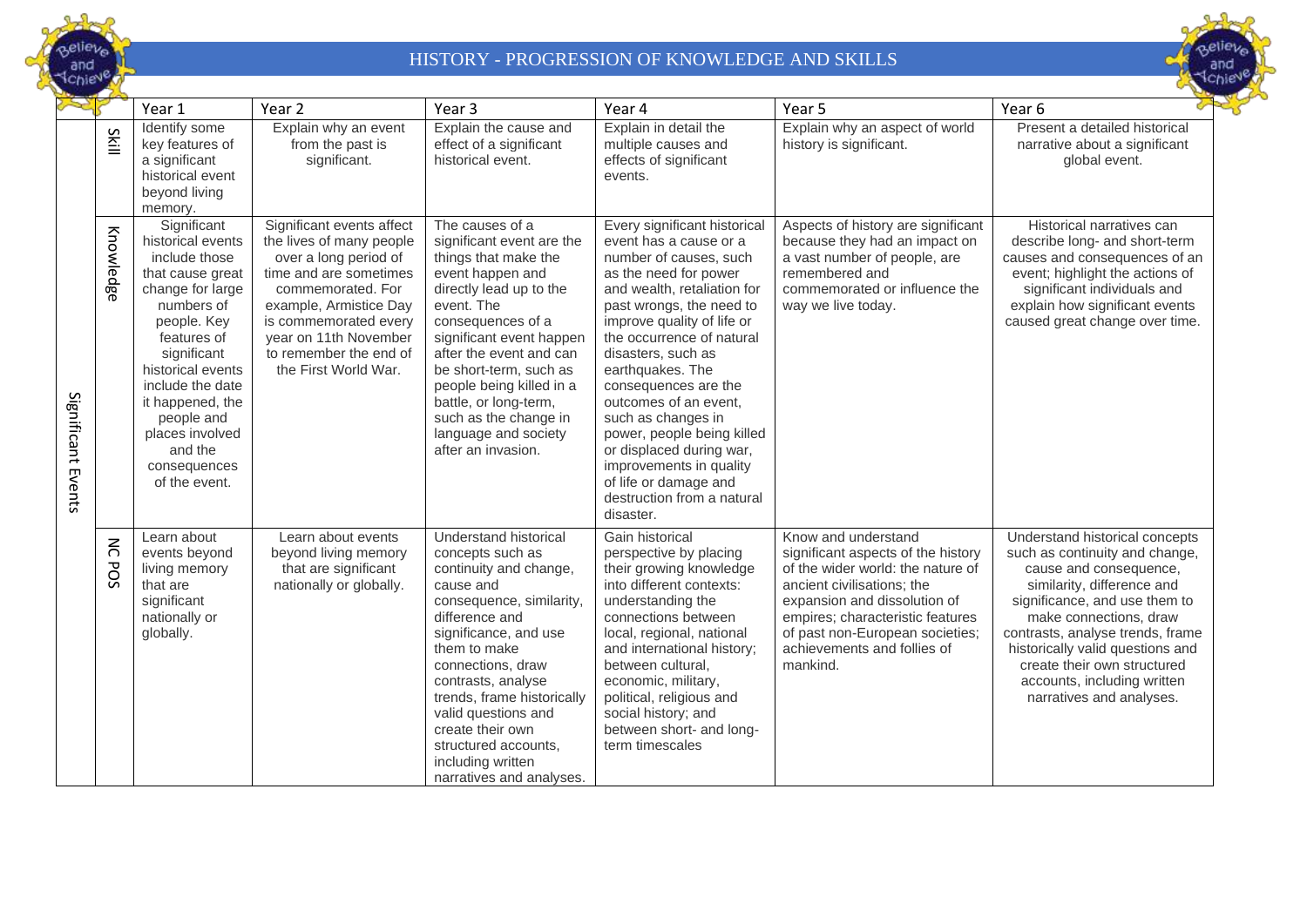



|                    |                          | Year 1                                                                                                                                                                                                                                                              | Year <sub>2</sub>                                                                                                                                                                                                          | Year <sub>3</sub>                                                                                                                                                                                                                                                                                                                                                    | Year 4                                                                                                                                                                                                                                             | Year 5                                                                                                                                                                                                                                                                                                                                    | Year 6                                                                                                                                                                                                                                                                                                                                                                           |
|--------------------|--------------------------|---------------------------------------------------------------------------------------------------------------------------------------------------------------------------------------------------------------------------------------------------------------------|----------------------------------------------------------------------------------------------------------------------------------------------------------------------------------------------------------------------------|----------------------------------------------------------------------------------------------------------------------------------------------------------------------------------------------------------------------------------------------------------------------------------------------------------------------------------------------------------------------|----------------------------------------------------------------------------------------------------------------------------------------------------------------------------------------------------------------------------------------------------|-------------------------------------------------------------------------------------------------------------------------------------------------------------------------------------------------------------------------------------------------------------------------------------------------------------------------------------------|----------------------------------------------------------------------------------------------------------------------------------------------------------------------------------------------------------------------------------------------------------------------------------------------------------------------------------------------------------------------------------|
|                    | Skill                    | Understand the<br>term significant<br>and explain why<br>a significant<br>individual is<br>important.                                                                                                                                                               | Use historical models to<br>make judgements about<br>significance and<br>describe the impact of a<br>significant historical<br>individual.                                                                                 | Devise or respond to<br>historically valid<br>questions about a<br>significant historical<br>figure and suggest or<br>plan ways to answer<br>them.                                                                                                                                                                                                                   | Construct a profile of a<br>significant leader using a<br>range of historical<br>sources.                                                                                                                                                          | Explore and explain how the<br>religious, political, scientific or<br>personal beliefs of a significant<br>individual caused them to<br>behave in a particular way.                                                                                                                                                                       | Examine the decisions made by<br>significant historical individuals,<br>considering their options and<br>making a summative judgement<br>about their choices                                                                                                                                                                                                                     |
| Significant People | Knowledge                | A person who is<br>historically<br>significant has<br>made big<br>changes in their<br>lifetime, has<br>been a good or<br>bad role model,<br>were known in<br>their lifetime.<br>made people's<br>lives better or<br>worse or<br>changed the<br>way people<br>think. | Historical models, such<br>as Dawson's model and<br>diamond ranking, help us<br>to organise and sort<br>historical information.                                                                                            | <b>Historically valid</b><br>questions relate to<br>aspects, such as<br>significance; time and<br>chronology; continuity<br>and change; comparing<br>and contrasting or cause<br>and consequence.                                                                                                                                                                    | A profile of a leader can<br>include their significant<br>achievements, the events<br>in which they played a<br>part, the opinions of<br>others about the person<br>and the positive or<br>negative consequences<br>of their actions.              | Beliefs can prompt an individual<br>to take action, such as to fight<br>for change, fight wars, oppress<br>or free individuals or groups of<br>people, create temples and<br>tombs or protest against<br>injustice.                                                                                                                       | Decisions can be made for a<br>variety of reasons, including<br>belief, lack of options, cultural<br>influences and personal gain.<br>Decisions are influenced by the<br>cultural context of the day, which<br>may be different to the cultural<br>context today, and should be<br>taken into account when making<br>a judgement about the actions of<br>historical individuals. |
|                    | $\lesssim$<br><b>POS</b> | Learn about the<br>lives of<br>significant<br>individuals in<br>the past who<br>have<br>contributed to<br>national and<br>international<br>achievements.<br>Some should be<br>used to<br>compare<br>aspects of life in<br>different<br>periods.                     | Learn about the lives of<br>significant individuals in<br>the past who have<br>contributed to national<br>and international<br>achievements. Some<br>should be used to<br>compare aspects of life<br>in different periods. | Understand historical<br>concepts such as<br>continuity and change,<br>cause and<br>consequence, similarity,<br>difference and<br>significance, and use<br>them to make<br>connections, draw<br>contrasts, analyse<br>trends, frame historically<br>valid questions and<br>create their own<br>structured accounts,<br>including written<br>narratives and analyses. | Understand the methods<br>of historical enquiry,<br>including how evidence is<br>used rigorously to make<br>historical claims, and<br>discern how and why<br>contrasting arguments<br>and interpretations of the<br>past have been<br>constructed. | Gain historical perspective by<br>placing their growing knowledge<br>into different contexts:<br>understanding the connections<br>between local, regional, national<br>and international history;<br>between cultural, economic,<br>military, political, religious and<br>social history; and between<br>short- and long-term timescales. | Gain historical perspective by<br>placing their growing knowledge<br>into different contexts:<br>understanding the connections<br>between local, regional, national<br>and international history;<br>between cultural, economic,<br>military, political, religious and<br>social history; and between<br>short- and long-term timescales.                                        |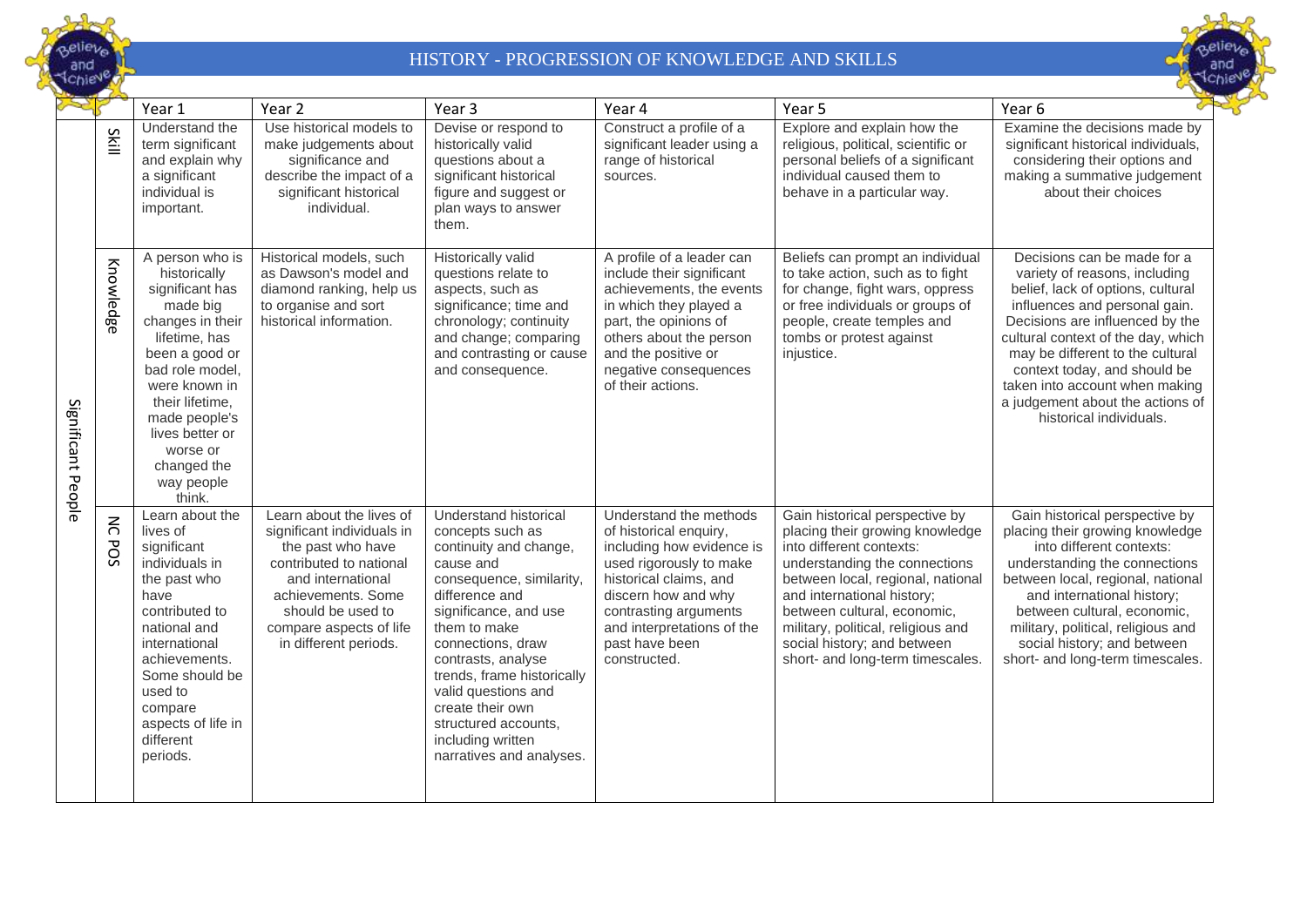



|               |                      | Year 1                                                                                                                                                                                                                            | Year 2                                                                                                                                                                    | Year 3                                                                                                                                                                                                                                                                                                                                                               | Year 4                                                                                                                                                                                                                                                                                                                                                         | Year 5                                                                                                                                                                                                                                                                                                                                                | Year 6                                                                                                                                                                                                                                                                                                                                                                                                                 |
|---------------|----------------------|-----------------------------------------------------------------------------------------------------------------------------------------------------------------------------------------------------------------------------------|---------------------------------------------------------------------------------------------------------------------------------------------------------------------------|----------------------------------------------------------------------------------------------------------------------------------------------------------------------------------------------------------------------------------------------------------------------------------------------------------------------------------------------------------------------|----------------------------------------------------------------------------------------------------------------------------------------------------------------------------------------------------------------------------------------------------------------------------------------------------------------------------------------------------------------|-------------------------------------------------------------------------------------------------------------------------------------------------------------------------------------------------------------------------------------------------------------------------------------------------------------------------------------------------------|------------------------------------------------------------------------------------------------------------------------------------------------------------------------------------------------------------------------------------------------------------------------------------------------------------------------------------------------------------------------------------------------------------------------|
|               | S<br>흘               | <b>Describe</b><br>changes within<br>or beyond living<br>memory.                                                                                                                                                                  | Describe how an aspect<br>of life has changed over<br>time.                                                                                                               | Summarise how an<br>aspect of British or world<br>history has changed<br>over time.                                                                                                                                                                                                                                                                                  | Answer and ask<br>historically valid questions<br>about changes over time<br>and suggest or plan ways<br>to answer them                                                                                                                                                                                                                                        | Frame historically valid<br>questions about continuity and<br>change and construct informed<br>responses.                                                                                                                                                                                                                                             | Describe the causes and<br>consequences of a significant<br>event in history.                                                                                                                                                                                                                                                                                                                                          |
| <b>Change</b> | Knowledge            | Changes within<br>living memory<br>have happened<br>over the last<br>100 years and<br>include<br>advances in<br>technology,<br>exploration,<br>workplaces,<br>houses and<br>jobs, leisure,<br>family and<br>social<br>structures. | Life has changed over<br>time due to changes in<br>technology, inventions,<br>society, use of materials,<br>land use and new ideas<br>about how things should<br>be done. | Aspects of history that<br>can change over time<br>include rule and<br>government, jobs,<br>health, art and culture,<br>everyday life and<br>technology.                                                                                                                                                                                                             | Changes over time can<br>happen rapidly or slowly<br>and are affected by the<br>desire for people to<br>change, their beliefs, the<br>availability of resources<br>and technology, and<br>social and economic<br>circumstances.                                                                                                                                | Continuity is the concept that<br>aspects of life, such as rule and<br>government, everyday life,<br>settlements and beliefs, stay the<br>same over time. Change is the<br>concept that these aspects<br>either progress and become<br>bigger, better or more important,<br>or decline and become smaller,<br>worse or less important.                | The causes of significant events<br>can be long-term and revolve<br>around set ideologies,<br>institutions, oppression and<br>living conditions or short-term,<br>revolving around the immediate<br>motivations and actions of<br>individuals or groups of people.<br>These long- and short-term<br>causes can lead to a range of<br>consequences for individuals,<br>small groups of people or<br>society as a whole. |
| over time     | $\leq$<br><b>POS</b> | Learn about<br>changes within<br>living memory.<br>Where<br>appropriate,<br>these should be<br>used to reveal<br>aspects of<br>change in<br>national life.                                                                        | Learn about changes<br>within living memory.<br>Where appropriate,<br>these should be used to<br>reveal aspects of change<br>in national life.                            | Understand historical<br>concepts such as<br>continuity and change,<br>cause and<br>consequence, similarity,<br>difference and<br>significance, and use<br>them to make<br>connections, draw<br>contrasts, analyse<br>trends, frame historically<br>valid questions and<br>create their own<br>structured accounts,<br>including written<br>narratives and analyses. | Understand historical<br>concepts such as<br>continuity and change,<br>cause and consequence,<br>similarity, difference and<br>significance, and use<br>them to make<br>connections, draw<br>contrasts, analyse trends,<br>frame historically valid<br>questions and create their<br>own structured accounts,<br>including written<br>narratives and analyses. | Understand historical concepts<br>such as continuity and change,<br>cause and consequence,<br>similarity, difference and<br>significance, and use them to<br>make connections, draw<br>contrasts, analyse trends, frame<br>historically valid questions and<br>create their own structured<br>accounts, including written<br>narratives and analyses. | Understand historical concepts<br>such as continuity and change,<br>cause and consequence,<br>similarity, difference and<br>significance, and use them to<br>make connections, draw<br>contrasts, analyse trends, frame<br>historically valid questions and<br>create their own structured<br>accounts, including written<br>narratives and analyses.                                                                  |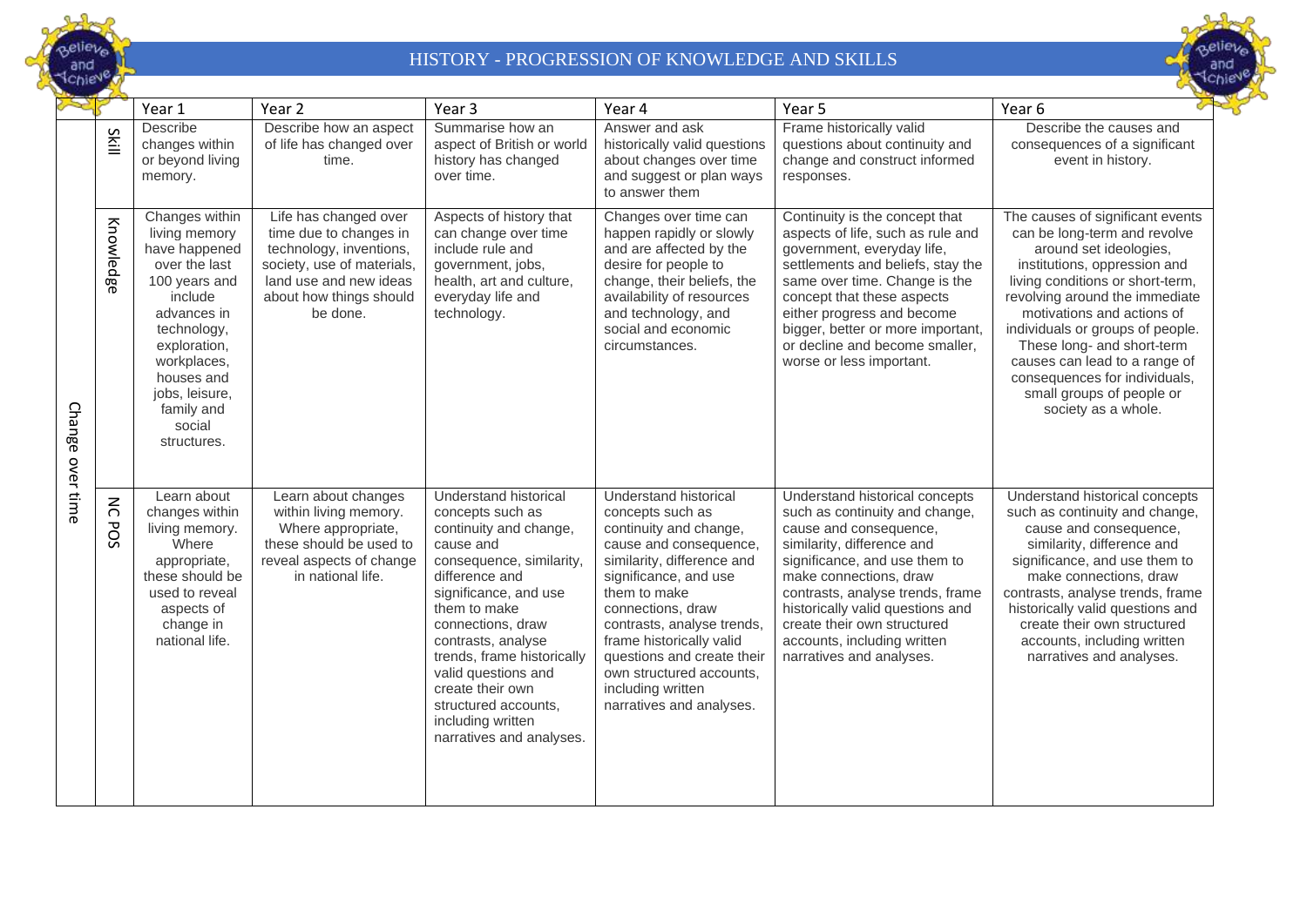



|                        |                      | Year 1                                                                                                             | Year 2                                                                                                                                                                                                                     | Year <sub>3</sub>                                                                                                                                                                                                                                                                                                                                                                                                                            | Year 4                                                                                                                                                                                                               | Year 5                                                                                                                                                                                                              | Year 6                                                                                                                                                                                                                                               |
|------------------------|----------------------|--------------------------------------------------------------------------------------------------------------------|----------------------------------------------------------------------------------------------------------------------------------------------------------------------------------------------------------------------------|----------------------------------------------------------------------------------------------------------------------------------------------------------------------------------------------------------------------------------------------------------------------------------------------------------------------------------------------------------------------------------------------------------------------------------------------|----------------------------------------------------------------------------------------------------------------------------------------------------------------------------------------------------------------------|---------------------------------------------------------------------------------------------------------------------------------------------------------------------------------------------------------------------|------------------------------------------------------------------------------------------------------------------------------------------------------------------------------------------------------------------------------------------------------|
|                        | <b>Skill</b>         | Describe a<br>significant<br>historical event<br>in British<br>history.                                            | Describe and explain the<br>importance of a<br>significant individual's<br>achievements on British<br>history.                                                                                                             | Describe how a<br>significant event or<br>person in British history<br>changed or influenced<br>how people live today.                                                                                                                                                                                                                                                                                                                       | Describe a series of<br>significant events, linked<br>by a common theme, that<br>show changes over time<br>in Britain.                                                                                               | Create an in-depth study of an<br>aspect of British history beyond<br>1066.                                                                                                                                         | Articulate the significance of a<br>historical person, event,<br>discovery or invention in British<br>history.                                                                                                                                       |
| <b>British History</b> | Knowledge            | Significant<br>historical events<br>include those<br>that cause great<br>change for large<br>numbers of<br>people. | Important<br>individual achievements<br>include great discoveries<br>and actions that have<br>helped many people.                                                                                                          | Significant events or<br>people in the past have<br>caused great change<br>over time. They have<br>influenced how people<br>live today because they<br>have formed countries<br>and boundaries; created<br>buildings and objects<br>that are still used today;<br>helped to improve<br>health, knowledge and<br>understanding through<br>scientific research and<br>discovery and provided<br>inspiration for the way<br>people should live. | Individual events linked to<br>themes, such as the rise<br>and fall of the monarchy,<br>uprisings and rebellions,<br>great inventions and<br>crime and punishment, all<br>show changes in British<br>life over time. | Key aspects of British history<br>include the rise, fall and actions<br>of the monarchy; improvements<br>in technology; exploration;<br>disease; the lives of the rich and<br>poor and changes in everyday<br>life. | Significant people, events,<br>discoveries or inventions can<br>affect many people over time.<br>Examples include the invasion of<br>a country; transfer of power;<br>improvements in healthcare;<br>advancements in technologies<br>or exploration. |
|                        | $\leq$<br><b>POS</b> | Learn about<br>events beyond<br>living memory<br>that are<br>significant<br>nationally or<br>globally.             | Learn about the lives of<br>significant individuals in<br>the past who have<br>contributed to national<br>and international<br>achievements. Some<br>should be used to<br>compare aspects of life<br>in different periods. | Know and understand<br>the history of these<br>islands as a coherent,<br>chronological narrative,<br>from the earliest times to<br>the present day: how<br>people's lives have<br>shaped this nation and<br>how Britain has<br>influenced and been<br>influenced by the wider<br>world.                                                                                                                                                      | Study an aspect or theme<br>in British history that<br>extends pupils'<br>chronological knowledge<br>beyond 1066.                                                                                                    | Study an aspect or theme in<br>British history that extends<br>pupils' chronological knowledge<br>beyond 1066.                                                                                                      | Study an aspect or theme in<br>British history that extends<br>pupils' chronological knowledge<br>beyond 1066.                                                                                                                                       |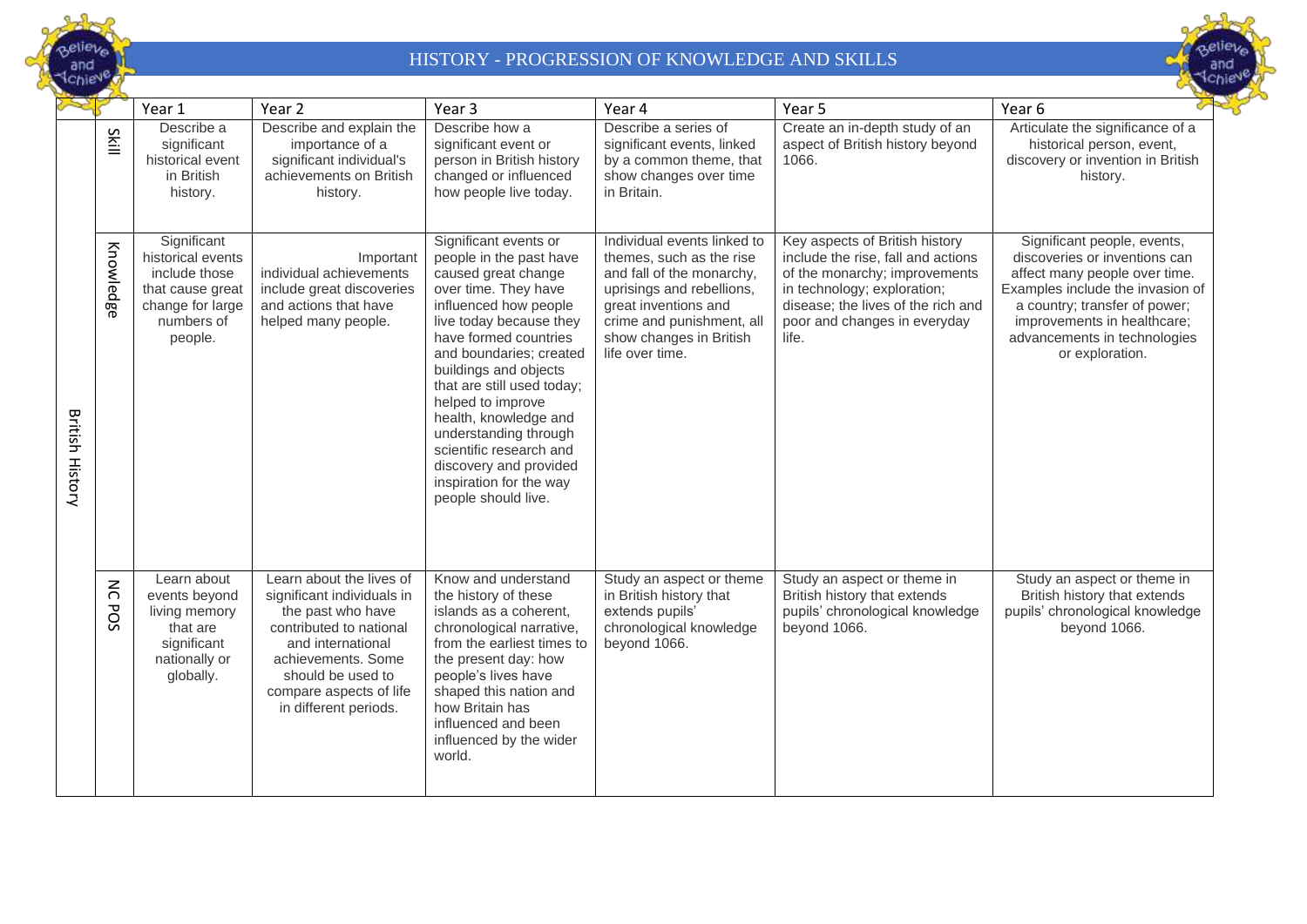



|            |                             | Year 1                                                                                                                                                                                                                                                                                                              | Year <sub>2</sub>                                                                                                                                                                    | Year <sub>3</sub>                                                                                                                                                                                                                                                                                         | Year 4                                                                                                                                                                                                                                                                                                                                                         | Year 5                                                                                                                                                                                                                                                                                                                                                       | Year <sub>6</sub>                                                                                                                                                                                                                                                              |
|------------|-----------------------------|---------------------------------------------------------------------------------------------------------------------------------------------------------------------------------------------------------------------------------------------------------------------------------------------------------------------|--------------------------------------------------------------------------------------------------------------------------------------------------------------------------------------|-----------------------------------------------------------------------------------------------------------------------------------------------------------------------------------------------------------------------------------------------------------------------------------------------------------|----------------------------------------------------------------------------------------------------------------------------------------------------------------------------------------------------------------------------------------------------------------------------------------------------------------------------------------------------------------|--------------------------------------------------------------------------------------------------------------------------------------------------------------------------------------------------------------------------------------------------------------------------------------------------------------------------------------------------------------|--------------------------------------------------------------------------------------------------------------------------------------------------------------------------------------------------------------------------------------------------------------------------------|
|            | Skill                       | Order<br>information on a<br>timeline.                                                                                                                                                                                                                                                                              | Sequence significant<br>information in<br>chronological order.                                                                                                                       | Sequence dates and<br>information from several<br>historical periods on a<br>timeline.                                                                                                                                                                                                                    | Sequence significant<br>dates about events within<br>a historical time period on<br>historical timelines.                                                                                                                                                                                                                                                      | Sequence and make<br>connections between periods of<br>world history on a timeline.                                                                                                                                                                                                                                                                          | Articulate and present a clear,<br>chronological world history<br>narrative within and across<br>historical periods studied.                                                                                                                                                   |
|            | Knowledge                   | Sequencing<br>words, such as<br>first, next,<br>finally, then and<br>after that, can<br>be used to order<br>information<br>chronologically.                                                                                                                                                                         | A timeline is a display of<br>events, people or objects<br>in chronological order. A<br>timeline can show<br>different periods of time,<br>from a few years to<br>millions of years. | Dates and events can<br>be sequenced on a<br>timeline using AD or BC.<br>AD dates become larger<br>the closer they get to the<br>present day. BC dates<br>become larger the<br>further away they get<br>from the present day.<br>The year AD 1 marks<br>the birth of Christ in the<br>Gregorian calendar. | Key changes and events<br>of historical periods can<br>be placed on a timeline,<br>such as the dates of<br>changes in leadership,<br>key battles and invasions,<br>achievements, scientific<br>developments and<br>deaths.                                                                                                                                     | Different world history<br>civilisations existed before, after<br>and alongside others. For<br>example, the ancient Sumer<br>existed from c4500 BC to c1900<br>BC and the ancient Egyptians<br>from c3100 BC to 30 BC.                                                                                                                                       | Timelines demonstrate the<br>chronology and links between<br>key civilisations, events and<br>significant inventions in world<br>history.                                                                                                                                      |
| Chronology | $\overline{5}$<br><b>PO</b> | Know and<br>understand the<br>history of these<br>islands as a<br>coherent,<br>chronological<br>narrative, from<br>the earliest<br>times to the<br>present day:<br>how people's<br>lives have<br>shaped this<br>nation and how<br><b>Britain</b> has<br>influenced and<br>been influenced<br>by the wider<br>world. | Learn about events<br>beyond living memory<br>that are significant<br>nationally or globally.                                                                                        | Know and understand<br>the history of these<br>islands as a coherent,<br>chronological narrative,<br>from the earliest times to<br>the present day: how<br>people's lives have<br>shaped this nation and<br>how Britain has<br>influenced and been<br>influenced by the wider<br>world.                   | Understand historical<br>concepts such as<br>continuity and change,<br>cause and consequence,<br>similarity, difference and<br>significance, and use<br>them to make<br>connections, draw<br>contrasts, analyse trends,<br>frame historically valid<br>questions and create their<br>own structured accounts,<br>including written<br>narratives and analyses. | <b>Understand historical concepts</b><br>such as continuity and change,<br>cause and consequence,<br>similarity, difference and<br>significance, and use them to<br>make connections, draw<br>contrasts, analyse trends, frame<br>historically valid questions and<br>create their own structured<br>accounts, including written<br>narratives and analyses. | Know and understand significant<br>aspects of the history of the<br>wider world: the nature of<br>ancient civilisations: the<br>expansion and dissolution of<br>empires; characteristic features<br>of past non-European societies;<br>achievements and follies of<br>mankind. |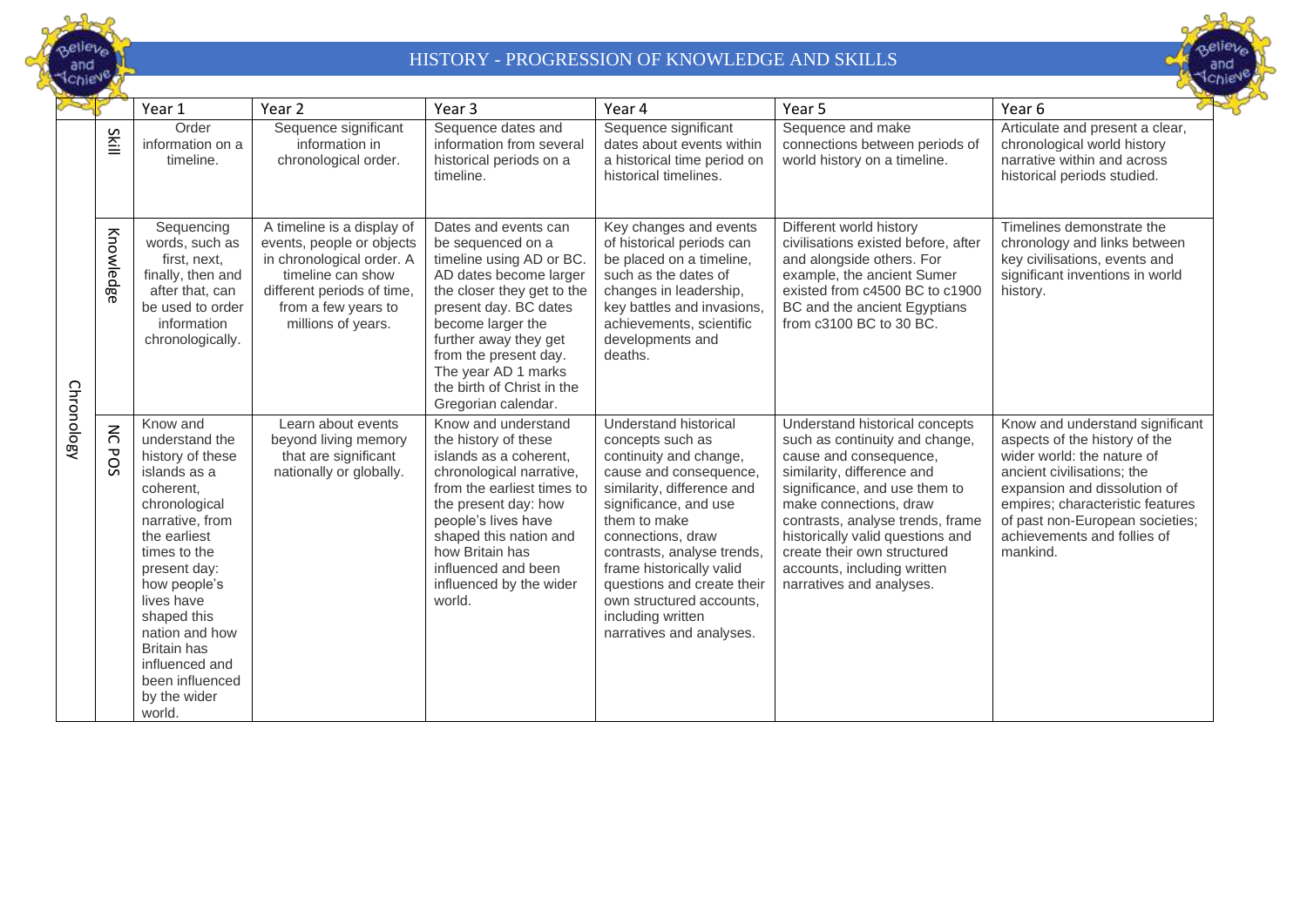



|                     |                                             | Year 1                                                                                                                                                             | Year <sub>2</sub>                                                                                                                                                                                                                                                                    | Year <sub>3</sub>                                                                                                                                                                                                                                                                                                                                    | Year 4                                                                                                                                                                                                                                                                                   | Year 5                                                                                                                                                                                                                                                                             | Year 6                                                                                                                                                                                                                                                                                                                                   |
|---------------------|---------------------------------------------|--------------------------------------------------------------------------------------------------------------------------------------------------------------------|--------------------------------------------------------------------------------------------------------------------------------------------------------------------------------------------------------------------------------------------------------------------------------------|------------------------------------------------------------------------------------------------------------------------------------------------------------------------------------------------------------------------------------------------------------------------------------------------------------------------------------------------------|------------------------------------------------------------------------------------------------------------------------------------------------------------------------------------------------------------------------------------------------------------------------------------------|------------------------------------------------------------------------------------------------------------------------------------------------------------------------------------------------------------------------------------------------------------------------------------|------------------------------------------------------------------------------------------------------------------------------------------------------------------------------------------------------------------------------------------------------------------------------------------------------------------------------------------|
|                     | Skill                                       | Describe the<br>role of a<br>monarch.                                                                                                                              | Describe the hierarchy of<br>a past society                                                                                                                                                                                                                                          | Describe the roles of<br>tribal communities and<br>explain how this<br>influenced everyday life.                                                                                                                                                                                                                                                     | Describe the hierarchy<br>and different roles in<br>ancient civilisations                                                                                                                                                                                                                | Describe the significance,<br>impact and legacy of power in<br>ancient civilisations.                                                                                                                                                                                              | Describe and explain the<br>significance of a leader or<br>monarch.                                                                                                                                                                                                                                                                      |
| Hierarchy and Power | Knowledge                                   | A monarch is a<br>king or queen<br>who rules a<br>country.<br>Queen<br>Elizabeth II is<br>the current<br>monarch of the<br>United<br>Kingdom.                      | Hierarchy is a way of<br>organising people<br>according to how<br>important they are or<br>were. Most past<br>societies had a monarch<br>or leader at the top of<br>their hierarchy, nobles,<br>lords or landowners in<br>the middle and poor<br>workers or slaves at the<br>bottom. | Tribal<br>communities appeared<br>around 4000 years ago<br>in Britain and<br>supplanted the hunter-<br>gatherer lifestyle.<br>Communities created<br>permanent settlements<br>made up of a number of<br>families, farmed to<br>produce food, made and<br>used pottery, developed<br>tools and weapons and<br>created burial mounds<br>and monuments. | Hierarchy structures in<br>ancient civilisations<br>include (from most to<br>least powerful) a ruler;<br>officials, nobles or priests;<br>merchants, workers and<br>peasants and slaves.                                                                                                 | Power in ancient civilisations<br>drove the growth of empires and<br>the development of trade,<br>wealth, arts and culture, society,<br>technology and beliefs. Misuse<br>of power and poor leadership<br>caused these aspects of<br>civilisation to decline                       | Leaders and monarchs<br>have changed the course of<br>history in a variety of ways,<br>including invading other<br>countries; oppressing groups of<br>people; advocating democracy;<br>inspiring innovation or<br>introducing new religious or<br>political ideologies.                                                                  |
|                     | $\lesssim$<br>$\mathbf{\overline{v}}$<br>SO | Gain and deploy<br>a historically<br>grounded<br>understanding<br>of abstract<br>terms such as<br>'empire',<br>'civilisation',<br>'parliament' and<br>'peasantry'. | Gain and deploy a<br>historically grounded<br>understanding of<br>abstract terms such as<br>'empire', 'civilisation',<br>'parliament' and<br>'peasantry'.                                                                                                                            | Learn about changes in<br>Britain from the Stone<br>Age to the Iron Age.                                                                                                                                                                                                                                                                             | Learn about the<br>achievements of the<br>earliest civilizations - an<br>overview of where and<br>when the first civilizations<br>appeared and a depth<br>study of one of the<br>following: Ancient Sumer;<br>The Indus Valley; Ancient<br>Egypt; The Shang<br>Dynasty of Ancient China. | Learn about the achievements<br>of the earliest civilizations - an<br>overview of where and when the<br>first civilizations appeared and a<br>depth study of one of the<br>following: Ancient Sumer; The<br>Indus Valley; Ancient Egypt;<br>The Shang Dynasty of Ancient<br>China. | Gain historical perspective by<br>placing their growing knowledge<br>into different contexts:<br>understanding the connections<br>between local, regional, national<br>and international history;<br>between cultural, economic,<br>military, political, religious and<br>social history; and between<br>short- and long-term timescales |